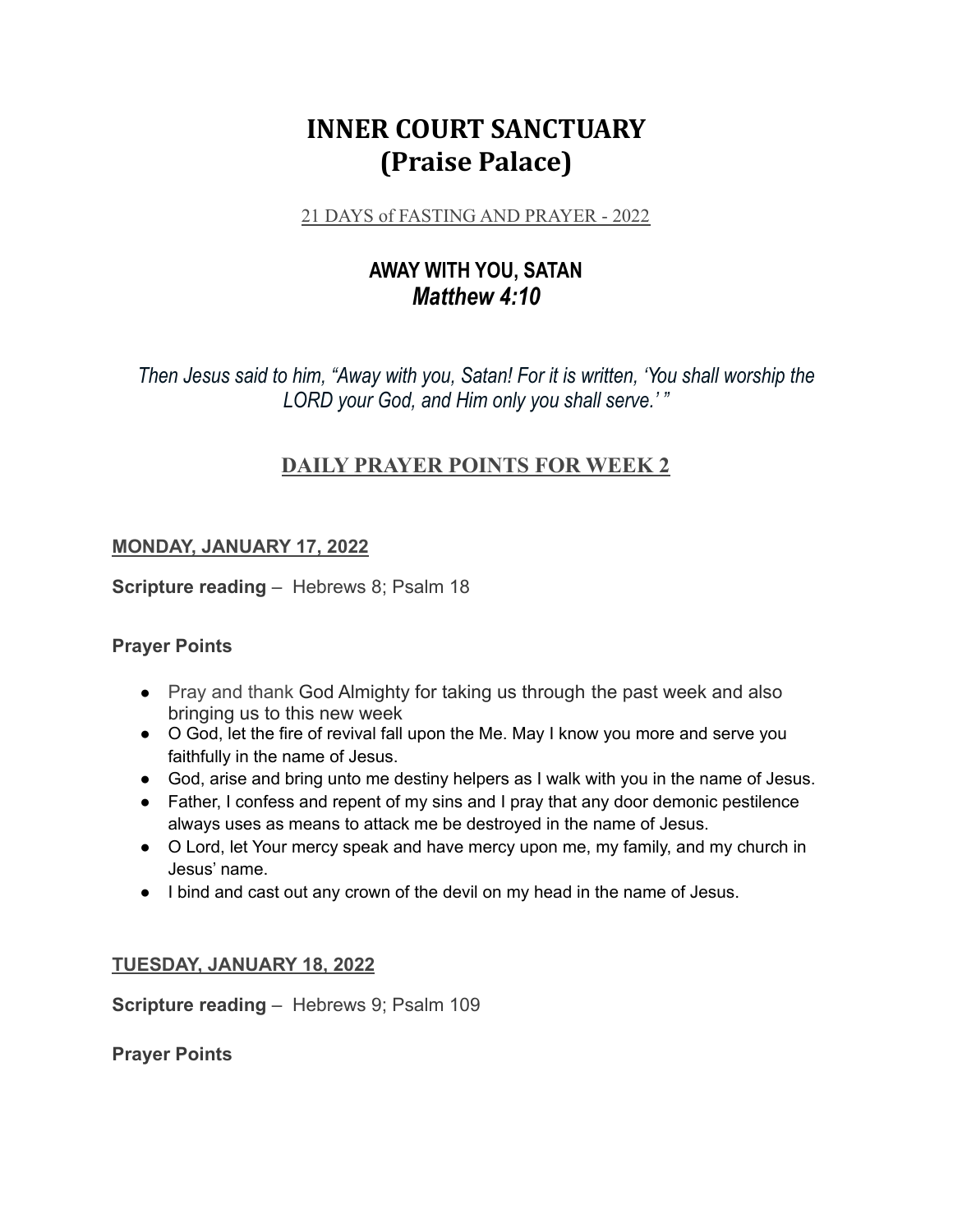- In the name of Jesus, I command the wicked one to vomit out all the seeds and tokens of favor, grace, prosperity it has stolen from my life in Jesus' name.
- Thank You Father for the benefits and provision of the blood of Jesus.
- I pray the blood of Jesus over my life, my church, and my household. Any evil force that comes near us shall catch fire, in the name of Jesus.
- Passover blood of Jesus, envelope me, in the name of Jesus.
- Passover blood of Jesus, envelope every member of our church family, in the name of Jesus.
- Passover blood of Jesus, envelope my children in the name of Jesus.
- By the power in the blood of Jesus, I speak against the demon behind the covid pandemic and its attack in the name of Jesus.
- I draw a circle of the blood of Jesus around mylife against every arrow of infirmity, in the name of Jesus.

## **WEDNESDAY, JANUARY 19, 2022**

**Scripture reading** – Hebrews 10; Psalm Psalm 40

## **Prayer Points**

- I overcome every spirit of infirmity by the blood of the Lamb, in the name of Jesus.
- I apply the blood of Jesus to every hidden sickness in my life, in the name of Jesus.
- Blood of Jesus, speak better things into my life, in the name of Jesus.
- I bind and cast out all spirits of fear, in the name of Jesus.
- Let the power of salvation and healing overshadow our nation, in the name of Jesus.
- By my prayer, I reject, refuse and bind every voice of the devil in my life today and always.
- Today, I speak into my life that the voice of the stranger ( devil) I will not hear; the leading of the stranger I will not follow.
- I pray that my ears will be opened to the voice of the Lord who is my shepherd and it is Him only I will hear
- I cancel all negative confessions that I have made at any time in my life.
- I come against all negative confessions spoken by me or anyone against me in the name of Jesus Christ.

## **THURSDAY, JANUARY 20, 2022**

**Scripture reading** – Hebrews 11; Psalm 46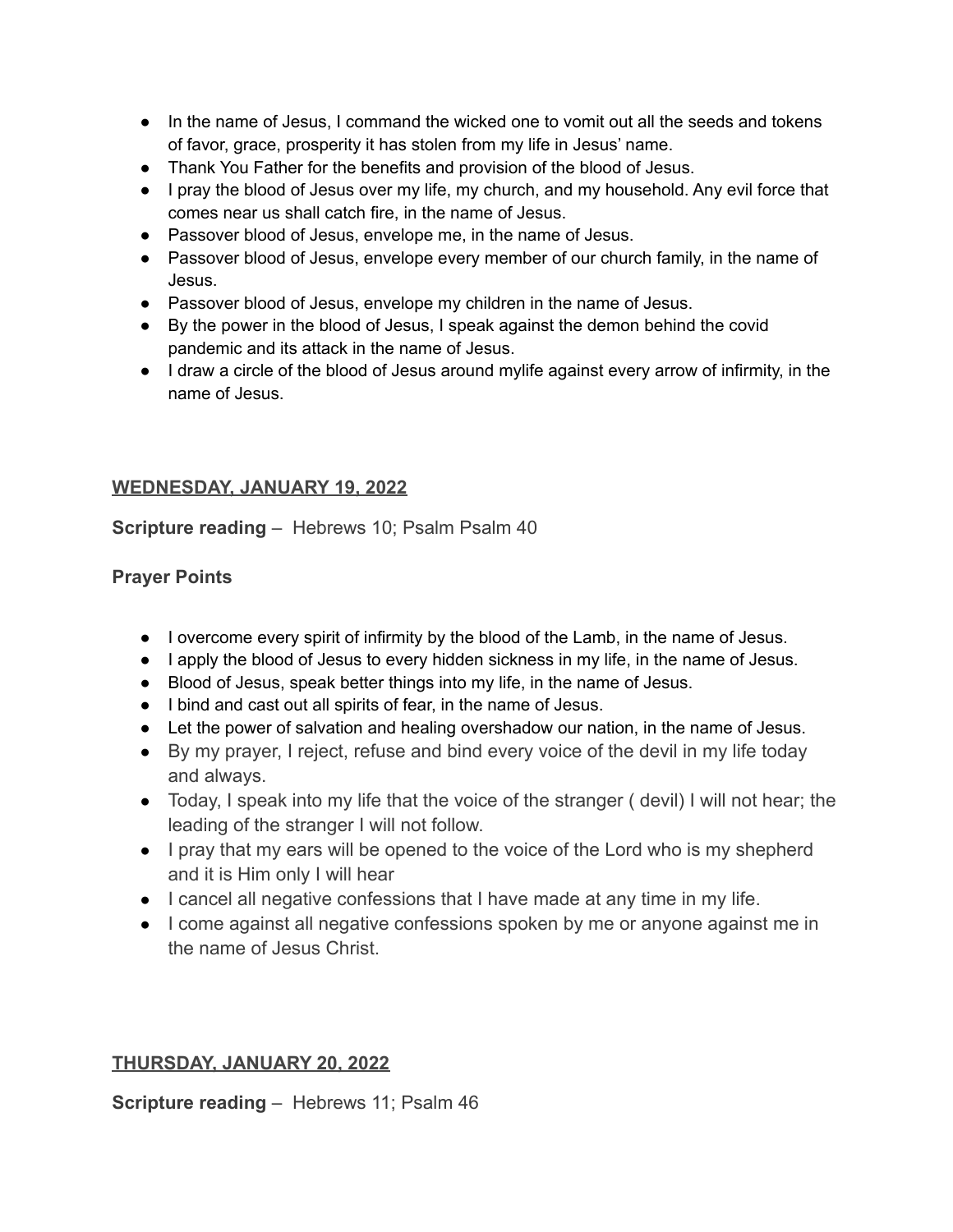## **Prayer Points**

- May the power in the blood of Jesus, turn every evil word spoken against my life and my health into a blessing.
- By the power of God, I condemn evil words spoken against my finances and I declare that it shall not stand.
- I am rich, and I shall not lack any good thing in life, in the name of Jesus.
- Evil words against my marriage shall fail. My marriage shall be stable. I will have peace in my marriage, in the name of Jesus.
- Satanic words against my children shall backfire. My children shall prosper in every area and they shall have peace, in the name of Jesus.
- What God has purposed for my life shall be accomplished, in the name of Jesus..
- Oh Lord my father, please satisfy me with long life and prosperity, in the name of Jesus.
- By the power in the blood of Jesus, I erase all negative words spoken, all evil statements, all doubtful statements, all enchantments against me, my family and my church.

## **FRIDAY, JANUARY 21, 2022**

## **Scripture reading** – Hebrews 12; Psalm 55

## **Prayer Points**

- May the actions of the wicked one, blowing away my increase, my blessings be destroyed in the name of Jesus.
- O God, arise and cancel the agenda of the enemy to waste my life, in the name of Jesus.
- Powers, making evil pronouncements and issuing evil decree on my life, my children, family, and my church become useless, in the name of Jesus.
- Any ancestral curse following my life around, to make my life miserable, I plead the redemptive power of the blood of Jesus and I break my life from its cord, in the name of Jesus.
- Any power of the enemy that connects me to strange battles, I destroy it by the blood of Jesus and I speak forth that it terminates now, in the name of Jesus.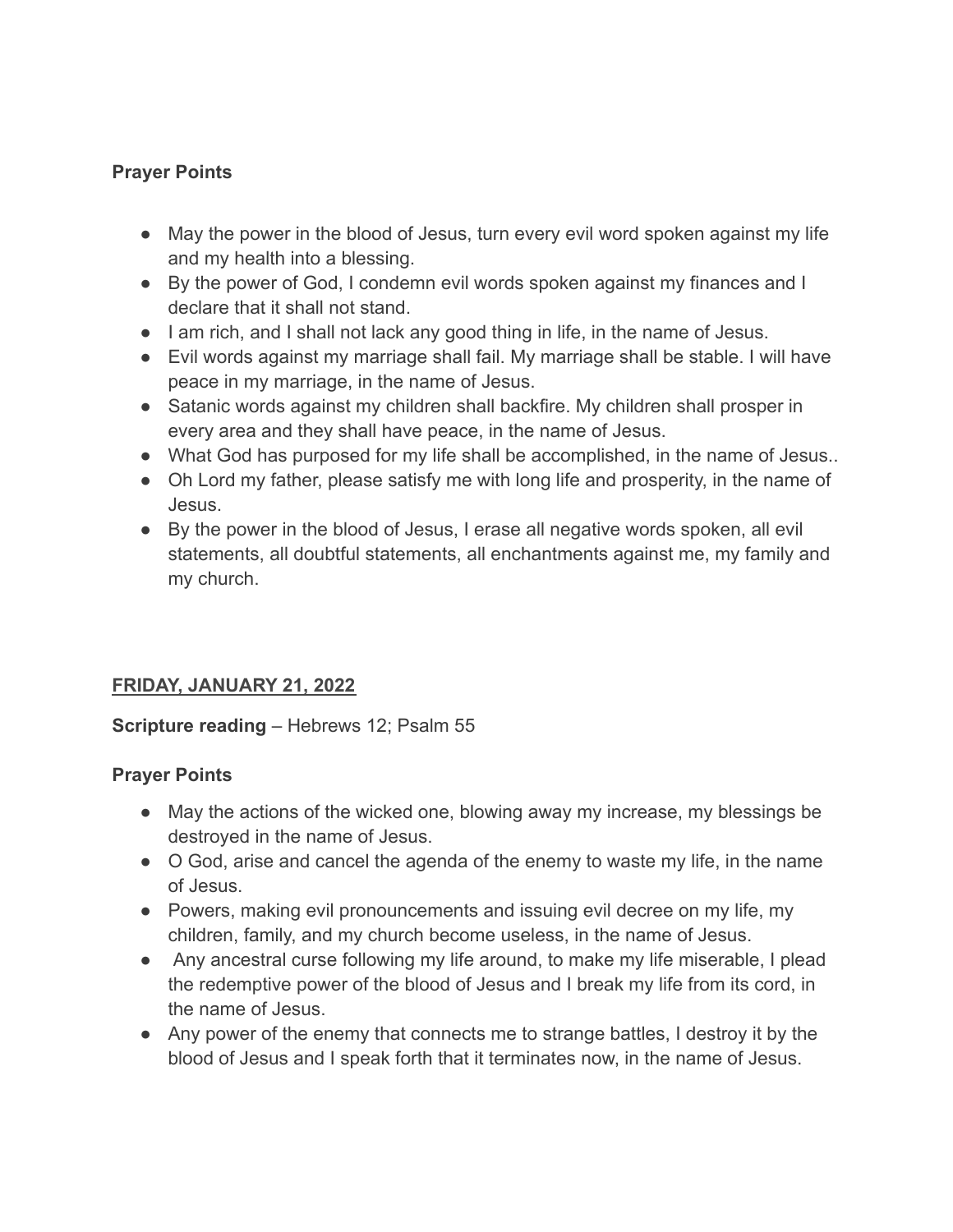● Every destroyer of joy, in my family, enough is enough, leave us alone now, in the name of Jesus.

## **SATURDAY, JANUARY 22, 2022**

**Scripture reading** – Hebrews 13; Psalm 116

#### **Prayer Points**

- Today I declare that any power wasting my opportunities in life be destroyed in the name of Jesus.
- Every yearly failure and yearly disappointment, assigned to make me useless break from, in the name of Jesus. Enough is Enough
- Pray against any evil power, discussing your destiny for destruction. May the fire of the God of Elijah visit them in their meetings in Jesus' name.
- Pray and fight against Battles blocking your destiny.
- Oh Lord my Father, rise up against the enemy fighting against me in the name of Jesus.
- I pray and declare that my enemies shall fall by the sword they've prepared for me after the order of David, in the name of Jesus.
- Strange powers congregating to fight me, be destroyed, in the name of Jesus.

#### **SUNDAY, JANUARY 23, 2022**

**Scripture reading** – Psalm 121

#### **Prayer Points**

- Fire of God, destroy the gates that are making my enemies boast against me, in the name of Jesus.
- Fire of God, consume the gate that is giving the enemy ladders into my life, in the name of Jesus.
- Lord, let the memory of the wicked over my life expire, in the name of Jesus.